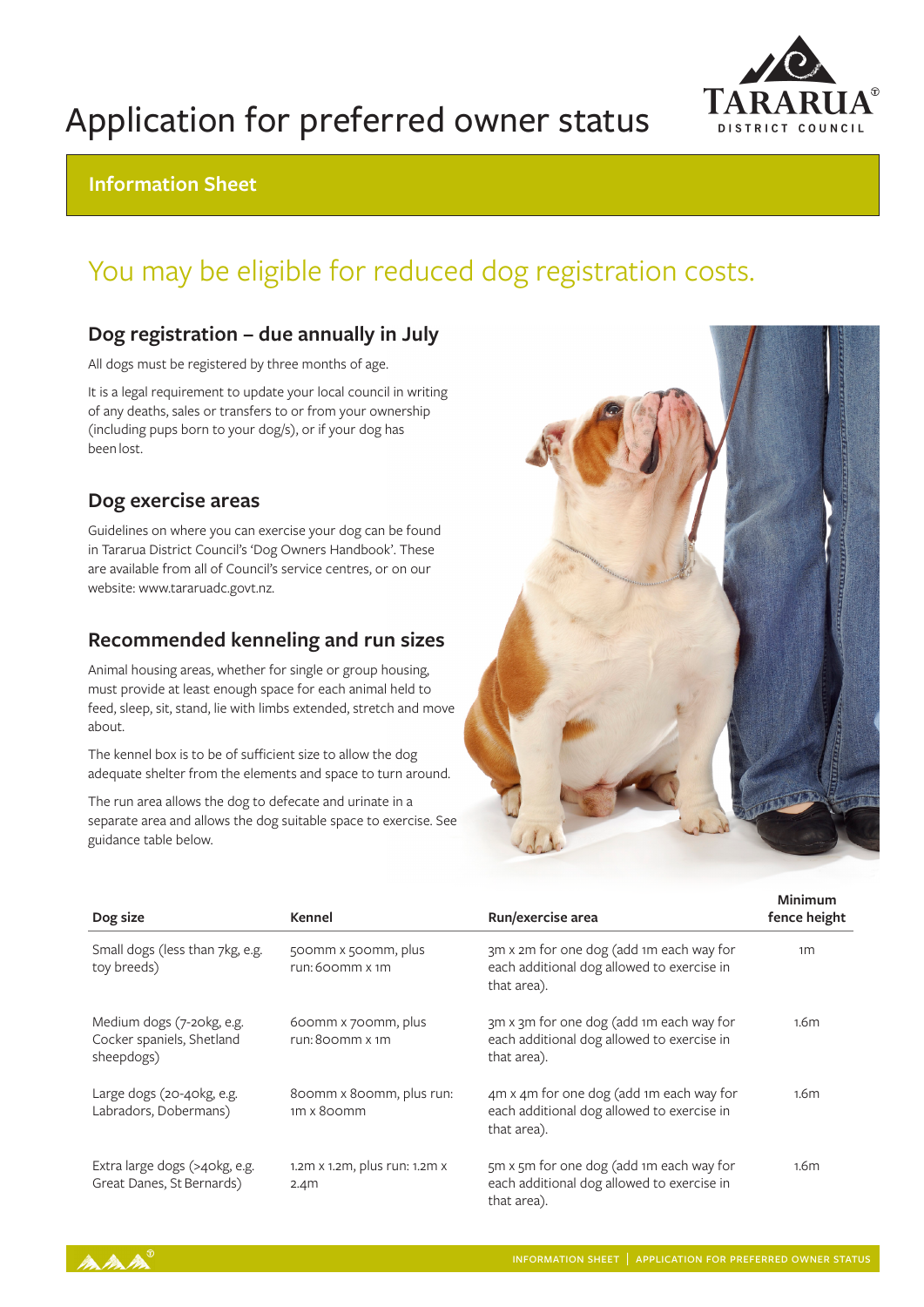## **Opening hours and contact details**

#### **Animal Centre**

The Animal Centre houses the Dannevirke Pound, and is located on Easton Street, Dannevirke.

Pound opening hours: by arrangement, 8:00am to 5:00pm. Please contact 06 374 4080.

#### **Tararua District Council**

PO Box 115 Dannevirke 4942

Email: info@tararuadc.govt.nz

**Dannevirke Service Centre** 26 Gordon Street, Dannevirke

Monday-Friday 8:00am to 5:00pm

Phone: 06 374 4080 (24 hours) | Fax: 06 374 4137

#### **Eketahuna Service Centre & Library**

31 Main Street, Eketahuna

Monday-Friday 10:30am to 12:30pm & 1:00pm to 4:30pm

Phone: 06 376 0219 (24 hours) | Fax: 06 376 8181

#### **Pahiatua Service Centre**

136 Main Street, Pahiatua

Monday-Friday 8:00am to 4:30pm

Phone: 06 376 0110 (24 hours) | Fax: 06 376 0113

#### **Woodville Service Centre & Library**

45 Vogel Street, Woodville

Monday-Friday 9:00am to 12:30pm & 1:20pm to 5:00pm

Phone: 06 376 0200 (24 hours) | Fax: 06 376 1025

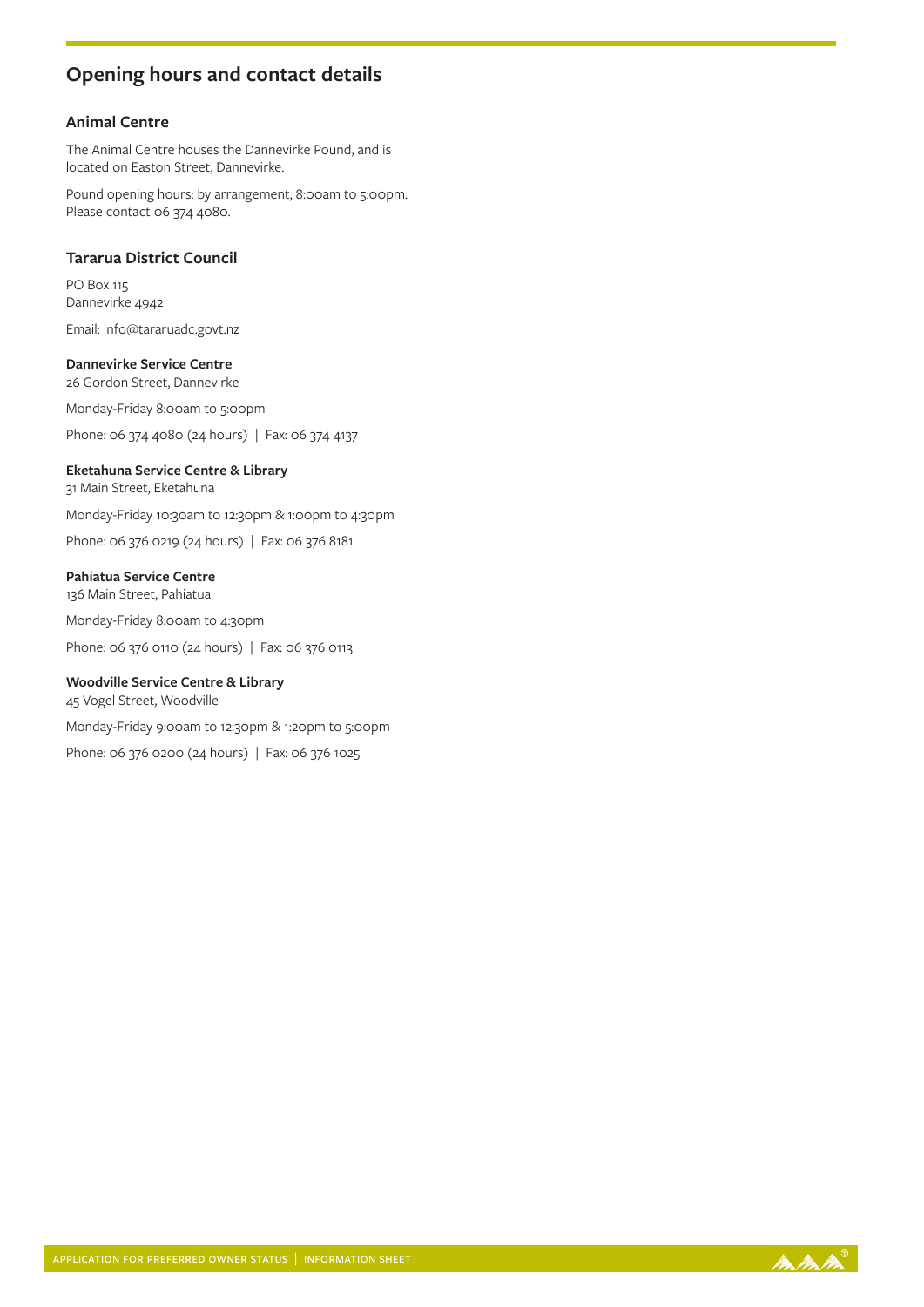

# Application for preferred owner status

### **Please read this first**

This form will be scanned by electronic equipment. It is important that you:

- use a blue or black pen to complete this form; and
- 

Applications for preferred owner status open in the third week of August and close on the last Friday of April.

Please refer to Tararua District Council's 'Fees and Charges' for the current application fee.

### **Dog owner details** *(Please print in CAPITALS)*

| Title:<br>Mr                     | Mrs | Miss           | $\mathsf{Ms}$     |                                      |
|----------------------------------|-----|----------------|-------------------|--------------------------------------|
| First names                      |     |                |                   |                                      |
| Surname                          |     |                |                   |                                      |
| Residential address              |     |                |                   |                                      |
| Town                             |     |                |                   |                                      |
| Postal address                   |     |                |                   |                                      |
| Town                             |     |                |                   | Postcode                             |
| $\mathbf 0$<br>Home phone number |     | $\overline{O}$ | Work phone number | $\mathcal{O}$<br>Mobile phone number |
| Email                            |     |                |                   |                                      |
| Owner's date of birth            |     |                |                   |                                      |

## **Details of dog(s)**

| Dog name                                                                                      | <b>Breed</b> | Colour | Sex Age        | Tag No. | Dog ID                    |
|-----------------------------------------------------------------------------------------------|--------------|--------|----------------|---------|---------------------------|
| 1.                                                                                            |              |        |                |         |                           |
| 2.                                                                                            |              |        |                |         |                           |
| The following may only be completed if you have a permit to keep more than two domestic dogs. |              |        |                |         |                           |
| 3.                                                                                            |              |        |                |         |                           |
| 4.                                                                                            |              |        |                |         |                           |
| 5.                                                                                            |              |        |                |         |                           |
|                                                                                               |              |        |                |         |                           |
| Office use only                                                                               | <b>NAR</b>   |        | Date received  |         | $\overline{2}$<br>$\circ$ |
|                                                                                               |              |        | Receipt number |         |                           |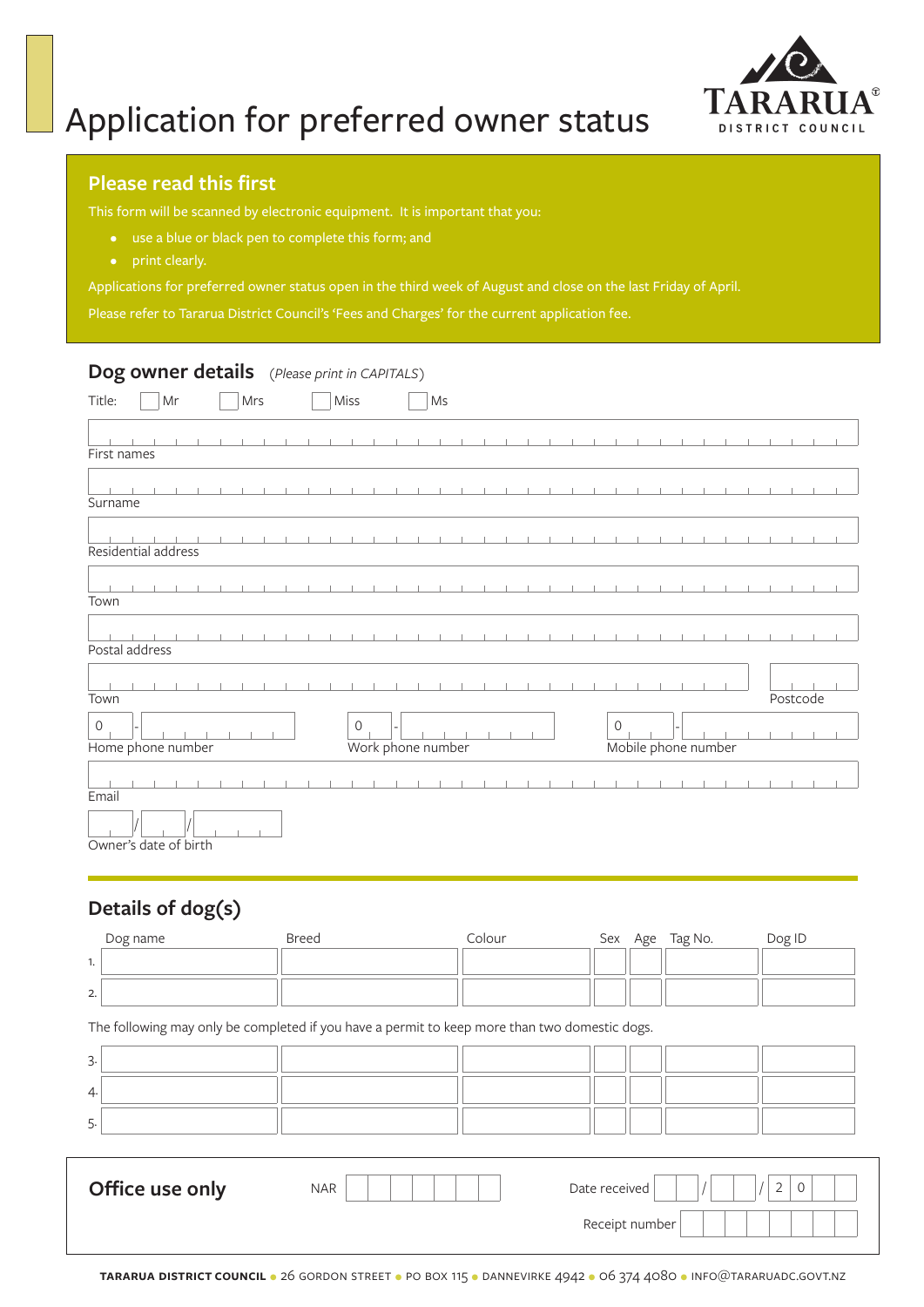## **Compulsory criteria**

The preferred owner status acknowledges exemplary dog owners by offering reduced registration fees. This classification is subject to the completion of this form and demonstration that the following criteria are met:

1. Adequate housing for the dogs. *(Tick one)*

#### **Fencing/Containment**

Dog is contained in a manner so that it is unable to freely leave the property. This may include a securely fenced area that is suitable to contain the size and breed type of the dog. Preferably there is access to at least one door to the dwelling/premises without having to enter the area where the dog is kept. The dog must also have adequate shelter (see suggested kennel/run sizes on the Preferred Owner Application Information Sheet).

| Inside dog |  |
|------------|--|

Dog that is kept predominantly inside.

- 2. No impounding, infringements, justified complaints, or late registration payments/penalties within the last two years.
- 3. Existing dog numbers comply with Tararua District Council Bylaws. (A permit is required if you keep three or more dogs on a property less than one hectare.)
- 4. All dogs owned or kept by you must have a current registration at all times and comply with microchipping requirements.

## Any breaches of these criteria may result in cancellation of your preferred owner classification.

## **Signature**

By applying for preferred owner status you are agreeing to the following terms and conditions:

- Tararua District Council must be notified of any change in ownership, address, or location of your dog(s). Depending on criteria you've previously met for the preferred owner status, you may require an additional property visit.
- The Council reserves the right to decline or cancel any preferred owner application/classification and, in doing so, shall confirm the reasons for the refusal/cancellation in writing.
- Your dog must be registered for at least a year before you are eligible to apply for preferred owner status.
- The reduced fee for approved applications is effective from the following registration year.
- All approvals are subject to a satisfactory property inspection and administrative checks.
- All dog(s) owned or kept by you must be kept under proper control at all times.
- Registration fees for each year are due annually between 1 July and 31 July. Payment of registration fees made after 31 July may result in the cancellation of your preferred owner classification, and you will be unable to reapply for one full registration year following.

 $2 \quad 0$ 

Signature of applicant Date of an all the state of applicant Date of a part of the Date of the Date of the Date of the Date of the Date of the Date of the Date of the Date of the Date of the Date of the Date of the Date of